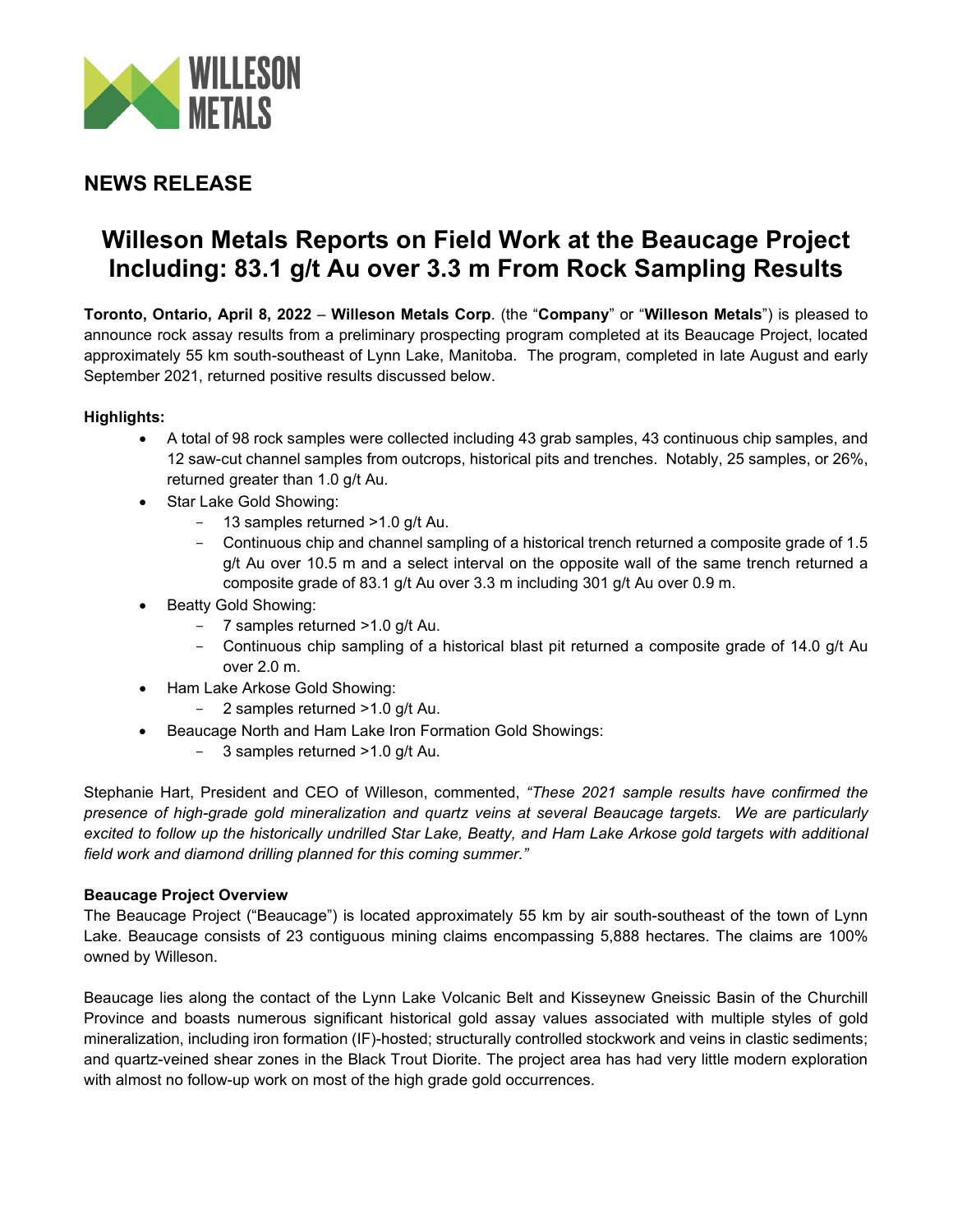

### **2021 Field Work, Rock Sampling Results**

Following wildfire delays in the summer of 2021, the Company mobilized a 3-person crew to conduct a Lynn Lake based helicopter-supported exploration program, focused on prospecting of historical gold occurrences at the Beaucage Property (Figure 1). Field work was completed between August 27 and September 6, 2021.

A total of 98 rock samples were collected at Beaucage with gold values assaying up to 301 g/t Au. Twenty-five samples returned >1.0 g/t Au (Table 1). Samples included 43 grab samples, 43 continuous chip samples, and 12 saw-cut channel samples collected from outcrops and historical pits and trenches.

The Star Lake gold occurrence is characterized by diorite-hosted quartz veins. Preliminary observations suggest a strong gold association with sulphides (dominantly pyrite) in quartz veining and diorite wall rock exposed within an area at least 250 m east-west by 100 m north-south. Exposed veins up to approximately 1 m thick trend NW and dip moderately to the north. A total of 37 samples returned gold values up to 301 g/t Au; 13 samples returned >1.0 g/t Au (see Table 1). Continuous chip and channel sampling of a historical trench returned a composite grade of 1.5 g/t Au over 10.5 m and a select interval on the opposite wall of the same trench returned a composite grade of 83.1 g/t Au over 3.3 m including 301 g/t Au over 0.9 m (Table 1 and Figure 2).

The Beatty occurrence area, located approximately 1.3 km east of the Star Lake occurrence, is also characterized by diorite-hosted quartz veins and a gold association with sulphides (dominantly pyrite) in quartz veining and diorite wall rock at two locations approximately 400 m apart. Exposed veins suggest two potential trends: N and W-NW. A total of 30 samples returned gold values up to 36.9 g/t Au with seven of the samples returning >1.0 g/t Au. Continuous chip sampling of a historical blast pit returned a composite grade of 14.0 g/t Au over 2.0 m (Table 1).

The Ham Lake Arkose occurrence area, located approximately 2 km north-northwest of the Star Lake occurrence, characterized by arkose-hosted quartz veins in proximity to narrow diorite dykes and sills. Willeson sampled primarily at two locations approximately 800 m apart. A total of 11 samples returned gold values up to 36.9 g/t Au with two samples returning >1.0 g/t Au (Table 1).

A total of 20 samples were taken at the Beaucage North IF, Ham Lake IF, and Cache IF areas returning gold values up to 14.4 g/t Au with three samples over 1.0 g/t Au (Table 1).

#### **2022 Outlook**

Willeson's 2021 sampling confirmed the presence of gold mineralization and validated historical gold assay results reported at several mineral occurrences at the Beacauge Project. Current sample results and general vein trends observed in 2021 together with compiled historical results will inform a Phase 1 summer/fall 2022 field program focused on reconnaissance prospecting and geochemistry and detailed mapping and sampling at known showings, designed to advance the geological understanding of the controls on gold mineralization and refine the initial diamond drilling program. Phase 1 exploration will also include approximately 3,000 metres of preliminary diamond drilling at known historical gold showings.

Ian Trinder, Vice President, Exploration of Willeson commented *"Willeson's 2021 work has confirmed historical gold assay values associated with multiple styles of structurally controlled gold mineralization, including IF-hosted; stockwork and veins in clastic sediments; and quartz-veined shear zones in the Black Trout Diorite. This is particularly encouraging for our planned summer 2022 work in the southern half of the project area which has seen little historical exploration, but has similar structurally deformed rocks with the potential to host gold mineralization."*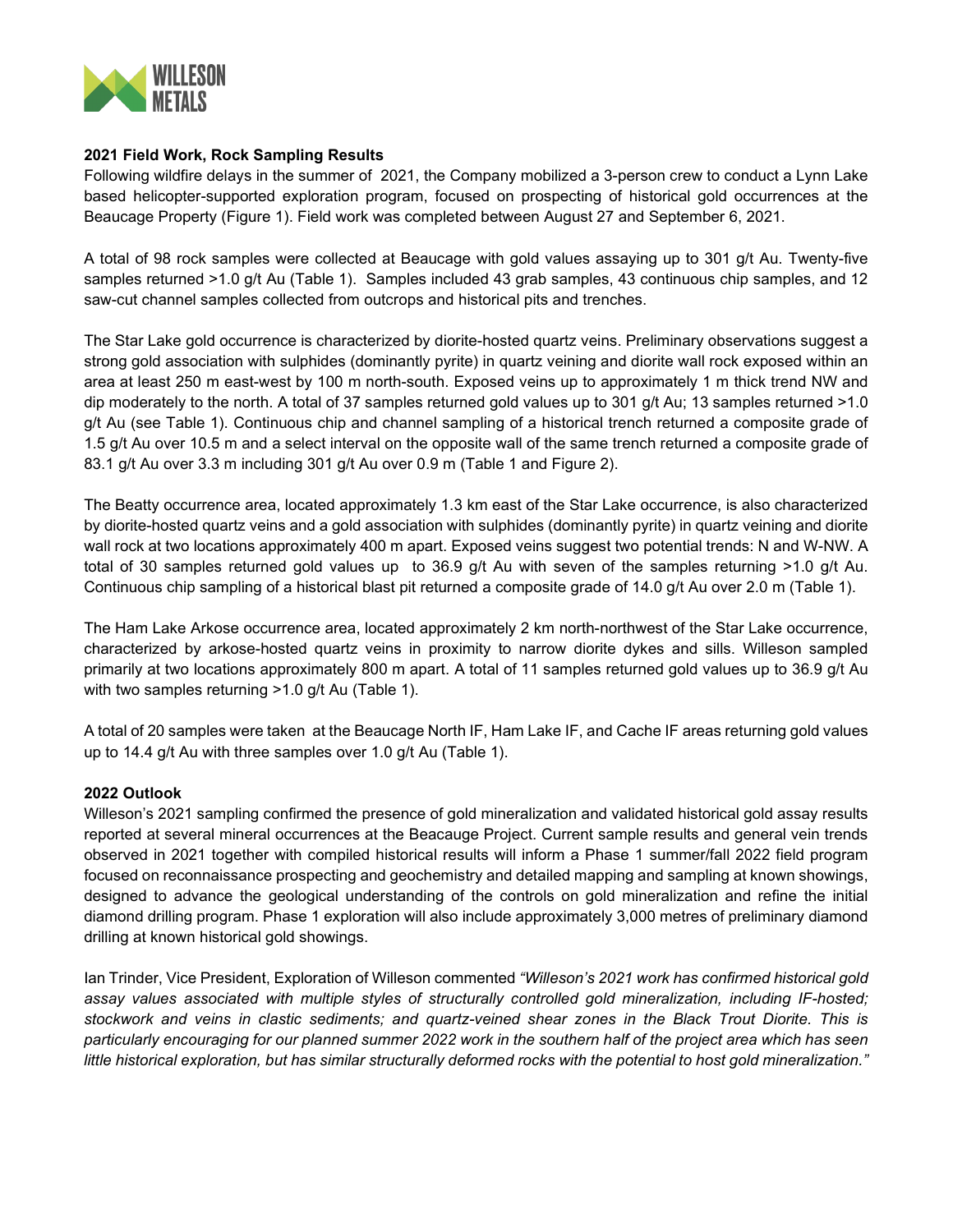

Willeson regularly engages with local First Nations and is currently working to complete an Exploration Agreement with Marcel Colomb First Nation. Work permit applications for the proposed programs have been submitted to Manitoba Natural Resources and Northern Development and are expected to be issued in the near term.

|                  | rapid in EdE in Rock campios and composite campio intervals retaining greater than no give ta<br><b>SHOWING</b> | UTM_E        | UTM_N        | <b>SAMPLE TYPE</b>     | <b>SAMPLE</b> |        | <b>COMPOSITE</b>       |
|------------------|-----------------------------------------------------------------------------------------------------------------|--------------|--------------|------------------------|---------------|--------|------------------------|
| <b>SAMPLE ID</b> |                                                                                                                 | <b>NAD83</b> | <b>NAD83</b> |                        | $WIDTH*$ (m)  | AU(gh) | <b>GRADE</b>           |
| X024707          | Star Lake                                                                                                       | 401377.9     | 6261669.5    | Channel                | 1.00          | 0.463  | 1.48 $g/t$<br>Au/10.5m |
| X024708          | Star Lake                                                                                                       | 401378.1     | 6261670.5    | Continuous Chip        | 1.00          | 3.53   |                        |
| X024709          | Star Lake                                                                                                       | 401378.4     | 6261671.5    | Continuous Chip        | 1.00          | 1.450  |                        |
| X024710          | Star Lake                                                                                                       | 401378.7     | 6261672.5    | Continuous Chip        | 1.00          | 0.176  |                        |
| X024711          | Star Lake                                                                                                       | 401379.1     | 6261673.4    | Continuous Chip        | 1.00          | 3.67   |                        |
| X024713          | Star Lake                                                                                                       | 401380.0     | 6261674.1    | Continuous Chip        | 1.00          | 1.315  |                        |
| X024714          | Star Lake                                                                                                       | 401381.1     | 6261674.1    | Channel                | 0.50          | 1.090  |                        |
| X024715          | Star Lake                                                                                                       | 401381.7     | 6261674.8    | Channel                | 1.00          | 0.617  |                        |
| X024716          | Star Lake                                                                                                       | 401382.3     | 6261675.7    | Channel                | 1.00          | 0.533  |                        |
| X024718          | Star Lake                                                                                                       | 401382.6     | 6261676.7    | Channel                | 1.00          | 1.180  |                        |
| X024719          | Star Lake                                                                                                       | 401383.1     | 6261677.6    | Channel                | 1.00          | 2.02   |                        |
| X024722          | Star Lake                                                                                                       | 401379.8     | 6261669.7    | Continuous Chip        | 0.50          | 0.340  | 83.08 g/t<br>Au/3.3m   |
| X024723          | Star Lake                                                                                                       | 401380.1     | 6261670.3    | Continuous Chip        | 0.80          | 1.235  |                        |
| X024724          | Star Lake                                                                                                       | 401380.4     | 6261671.0    | Continuous Chip        | 0.60          | 1.800  |                        |
| X024725          | Star Lake                                                                                                       | 401380.8     | 6261671.6    | Continuous Chip        | 0.90          | 301    |                        |
| X024727          | Star Lake                                                                                                       | 401381.2     | 6261672.2    | Continuous Chip        | 0.50          | 2.06   |                        |
| X024728          | Star Lake                                                                                                       | 401374       | 6261686      | Grab                   | <b>NA</b>     | 2.35   |                        |
| X024729          | Star Lake                                                                                                       | 401374       | 6261686      | Grab                   | <b>NA</b>     | 2.97   |                        |
| X024744          | <b>Beatty</b>                                                                                                   | 402675       | 6261964      | Continuous Chip        | 0.70          | 4.53   |                        |
| X024747          | <b>Beatty</b>                                                                                                   | 402705       | 6261953      | Grab                   | <b>NA</b>     | 5.98   |                        |
| X024749          | Beatty                                                                                                          | 402708       | 6261946      | Continuous Chip        | 1.20          | 36.90  | 14.03 g/t              |
| B0157001         | <b>Beatty</b>                                                                                                   | 402710       | 6261946      | Continuous Chip        | 0.80          | 1.650  | Au/2.0m                |
| B0157015         | <b>Beatty</b>                                                                                                   | 403017       | 6261668      | Continuous Chip        | 1.20          | 1.205  |                        |
| B0157017         | <b>Beatty</b>                                                                                                   | 403014       | 6261665      | <b>Continuous Chip</b> | 0.50          | 2.33   |                        |
| B0157019         | <b>Beatty</b>                                                                                                   | 403014       | 6261657      | Continuous Chip        | 0.70          | 12.15  |                        |
| B0157042         | Ham Lake Arkose                                                                                                 | 400306       | 6263900      | Grab                   | <b>NA</b>     | 4.65   |                        |
| B0157043         | Ham Lake Arkose                                                                                                 | 400402       | 6263094      | Grab                   | <b>NA</b>     | 1.550  |                        |
| X024735          | Beaucage IF North                                                                                               | 404275       | 6260446      | Continuous Chip        | 0.15          | 9.44   |                        |
| X024737          | Beaucage IF North                                                                                               | 404307       | 6260406      | Grab                   | <b>NA</b>     | 14.40  |                        |
| B0157032         | Ham Lake IF                                                                                                     | 401715       | 6263077      | Grab                   | <b>NA</b>     | 1.650  |                        |

Table 1: 2021 Rock samples and composite sample intervals returning greater than 1.0 g/t Au

\* Note: Sample widths are reported as apparent widths; true thicknesses are undetermined.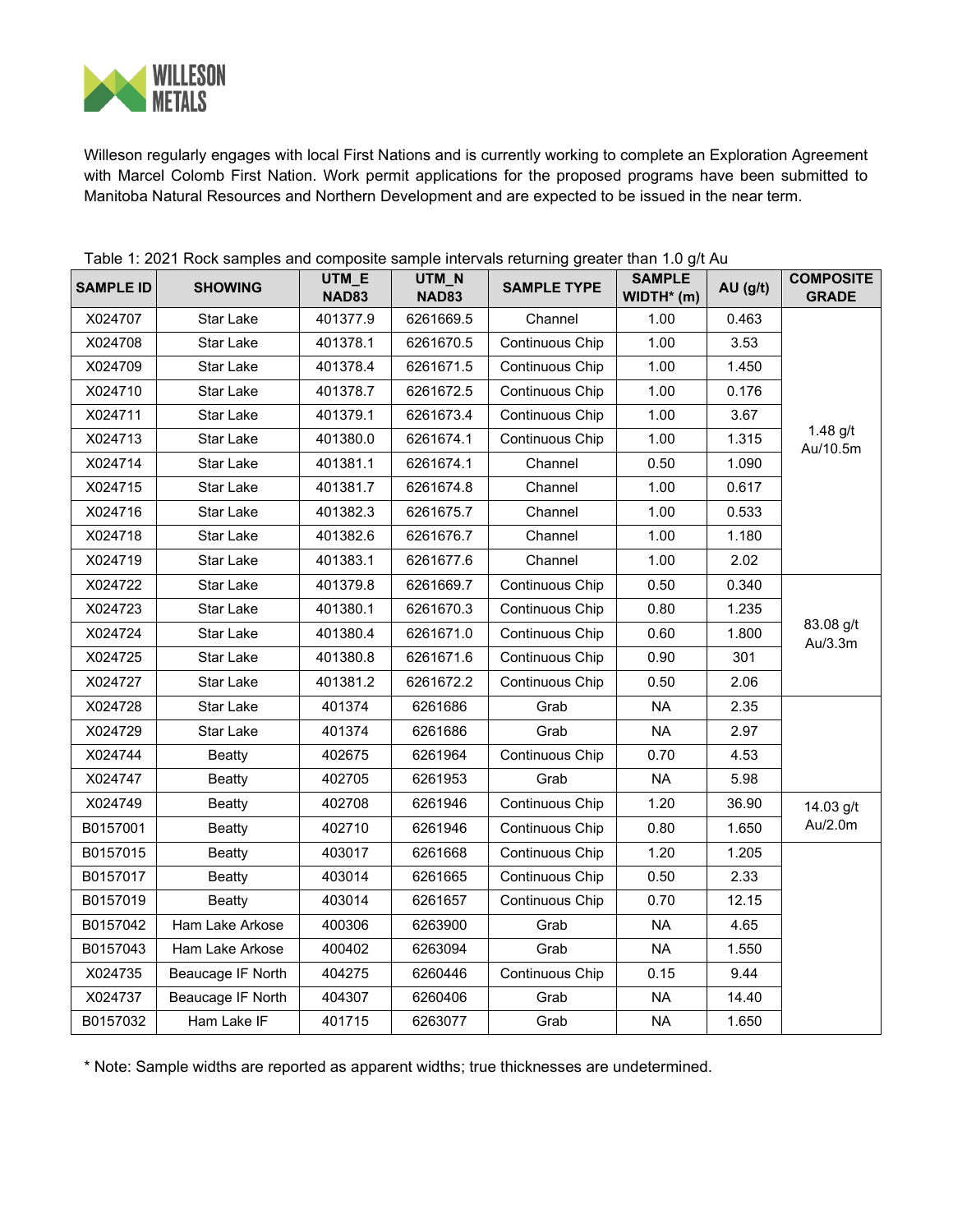



Figure 1: Location of the Beaucage Project gold occurrences Figure 2: 2021 Samples at Star Lake Historical Trench

#### **About Willeson Metals Corp.**

Willeson is a Canadian-based, privately-owned mineral exploration company focused on the acquisition, exploration, and development of high-quality gold projects in the province of Manitoba, with a particular emphasis on Proterozoic terrains which, in Canada, have long been under-explored for gold. The company's portfolio of four, 100%-owned, gold projects are all located within the Proterozoic Lynn Lake greenstone belt of northern Manitoba.

Willeson's vision is to explore for and discover Tier 1 gold deposits in Proterozoic terrains and to do so in a responsible, safe and sustainable manner in order to create long-term value for all stakeholders, including the communities near its properties.

For further information contact:

Stephanie Hart President & CEO Willeson Metals [stephanie.hart@willesonmetals.com](mailto:stephanie.hart@willesonmetals.com) 289 937 6657

Joanne Jobin Investor Relations Willeson Metals [joanne.jobin@willesonmetals.com](mailto:joanne.jobin@willesonmetals.com) 647 964 0292